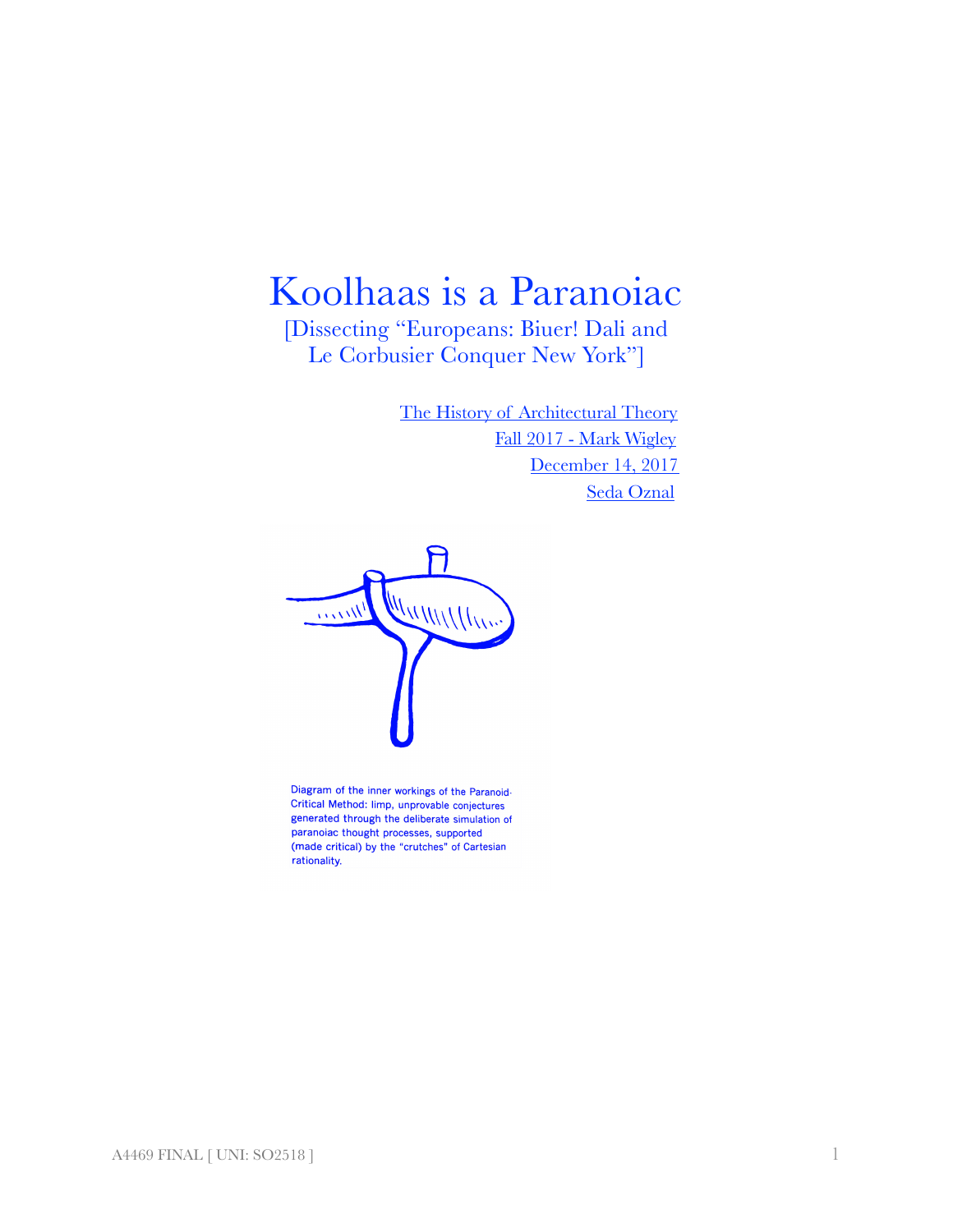*Delirious New York* is a vigorous mythology, a love poem to Manhattan, a script of a spectacular show, and a severe symptom of a paranoid activity; all masquerading as architectural theory. Published in 1978, it had the goal of writing a retroactive manifesto of Manhattan's architecture as a "paradigm for the exploitation of congestion"[Rem Koolhaas, Delirious New York, p10]. Rem Koolhaas, as a *ghostwriter,* aspires to save the wasted potential of the existing modern metropolis, first by recognizing its necessary rapture from the generative urbanisms and then by celebrating its delirium. Throughout the book, Koolhaas closely observes the cannibalistic tendencies that New York has against its past and its fecund instincts to its future potential. This urban inquiry from speculation to realism tries to comprehend Metropolis as 'an unformulated theory' and its cathartic realization. Selected chapter, "Europeans: Biuer! Dali and Le Corbusier Conquer New York" is about two contradictory protagonists of the era, consumed by a fervent obsession for Manhattan, intriguingly using the same method, the Paranoid Critical Method, to conquer it. This chapter is critical considering not only to define the underlying method behind the metropolitan condition epitomized by Manhattan through Dali and Le Corbusier, but how Koolhaas works, as an architect, an urbanist, and a theorist. As a matter of fact, what makes *Delirious New York* provocatively mythical is how its content and method are seamlessly intertwined.

The chapter "Europeans: Biuer! Dali and Le Corbusier Conquer New York" can be counted as one of many reasons that Delirious New York has its distinctive, fundamental position in the history of architectural theory. Through narrating two faces of the avant-garde European Modern Movement and trying to comprehend the methodology behind their thought process, Koolhaas delicately creates the base for next chapter where the audience faces the same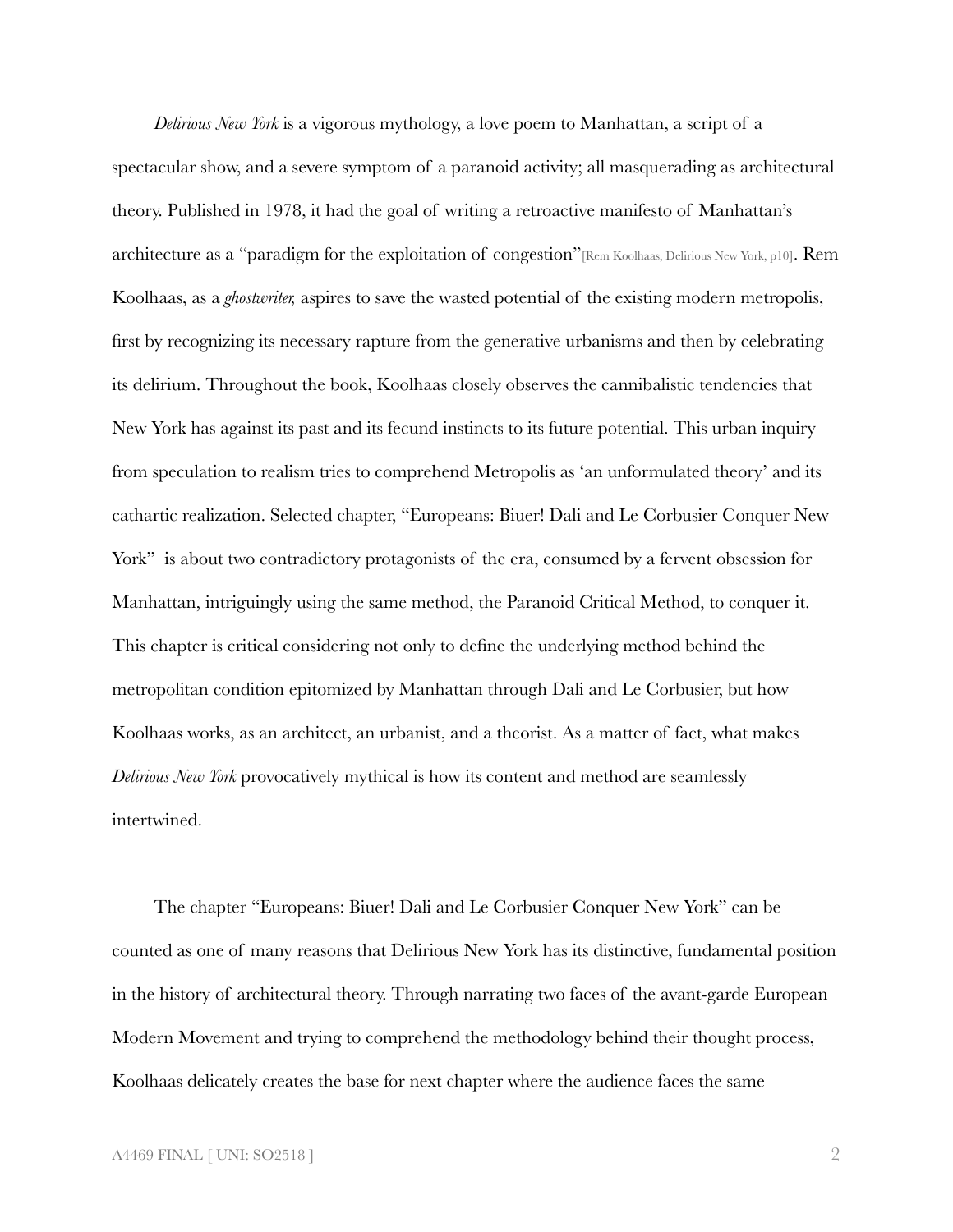interpretation through series of his architectural projects, "Appendix: A Fictional Conclusion". Explaining the methodology behind two protagonists of the era, Dali and Le Corbusier, behind Manhattanism and behind his work (including this particular book as well) right before the conclusion helps the audience to position themselves in the theory itself. The intended audience of the book, can be seen as urban "thinkers" in general. However, this specific chapter can be seen as some kind of confession or clarification. In other words, Koolhaas does not dedicate this chapter neither to the audience nor to the questionably "admired" protagonists of the era, Dali and Le Corbusier, he dedicates it to himself. Different from other chapters, this chapter can be seen as self-explanatory. Through the language of the chapter its clear that he aspires the way of thinking the Paranoid Critical Method promises. He actually confesses his own method of creating through describing Dali's and Le Corbusier's method. It is a camouflage to allow the audience into his own way of thinking and working. To recapitulate, the chapter serves Koolhaas as a methodological lens, revealing his own operation to his audience. As he reveals, he also records the "interpretive delirium [which] begins only when man, ill-prepared, is taken by a sudden fear in the forest of symbols." [Andre Breton, L'Amour fou]

As architecture never became an integral part of Surrealism, Surrealism always stayed oblivious to architecture even though it would seem to be the most effective and prolific of all media. For surrealists as the lines between mental and physical blurred, the intersection between building and psyche, architecture and hysteria, order and desire seemed interesting, however, it never went beyond the surface. Was it because for surrealism "real spaces were less important than the symbolic images they contained" [Bernard Tschumi, Architecture and It's Double, p112] ? The reason behind this actually best answered by Vesely: 'Surrealism does not represent another artistic or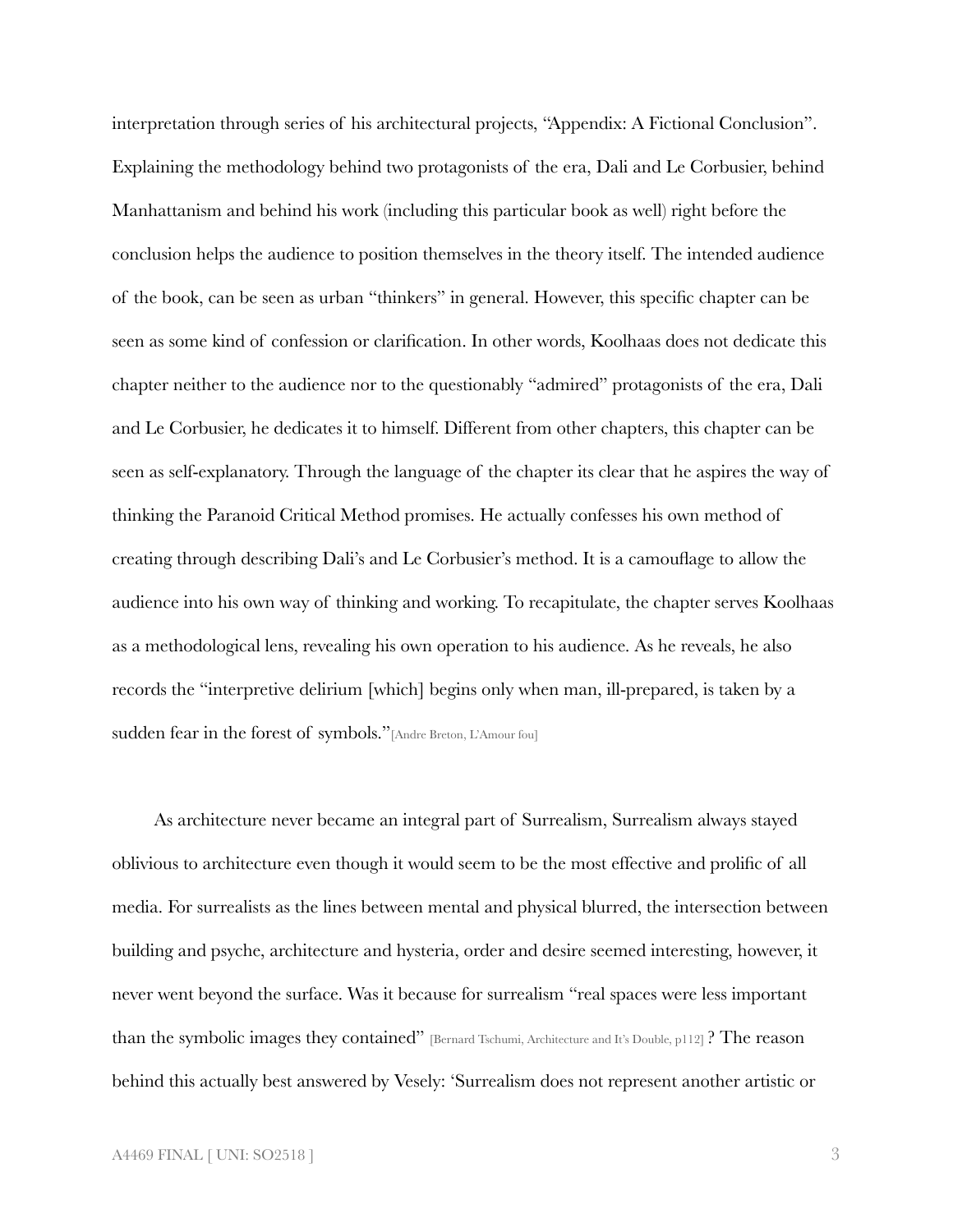political avant-garde, but a sub-stratum of the whole modern culture.' [Vesely, Surrealism, Myth and Modernity, p 91]. That can be one of the most strong reasons why it stayed more like a technique than an actual spatial projection in the realm of architecture. However, surrealist techniques do not guarantee a surrealist experience. Their primary purpose is to resist the hegemony of reason to allow dream (Andre Breton); myth (Lars Lerup); magic (Fredrick Kiesler); otherness (Bernard Tschumi); paranoia (Salvador Dali) seek into the real world. It is crucial to understand that Surrealism -right from the beginning- immensely depends on reality. Andre Breton in his lecture "What is Surrealism?" in Brussels in 1934 described the fundamental "unification" with reality as: "This final unification is the supreme aim of surrealism: interior reality and exterior reality being, in the present form of society, in contradiction, we have assigned to ourselves the task of confronting these two realities with one another on every possible occasion, of refusing to allow the preeminence of the one over the other, … of acting on these two realities not both at once, then, but one after the other, in a systematic manner, allowing us to observe their reciprocal attraction and interpenetration and to give to this interplay of forces all the extension necessary for the trend of these two adjoining realities to become one and the same thing." What Koolhaas takes from the surrealism is the core of its existence, this idea of unification where he overlays two realities so that no one can differentiate at the end. He learns how to systemize his confusion to produce a hyper-rationality.

Salvador Dali as the most eccentric artist of the twentieth century, believed that through paranoia we can reread the world around us and create a new sense of reality that is only real with every contradiction within. In mid-30s Freud used the psychoanalytic device of free association to trace the symbolic meaning of dream imagery to its source in the unconscious.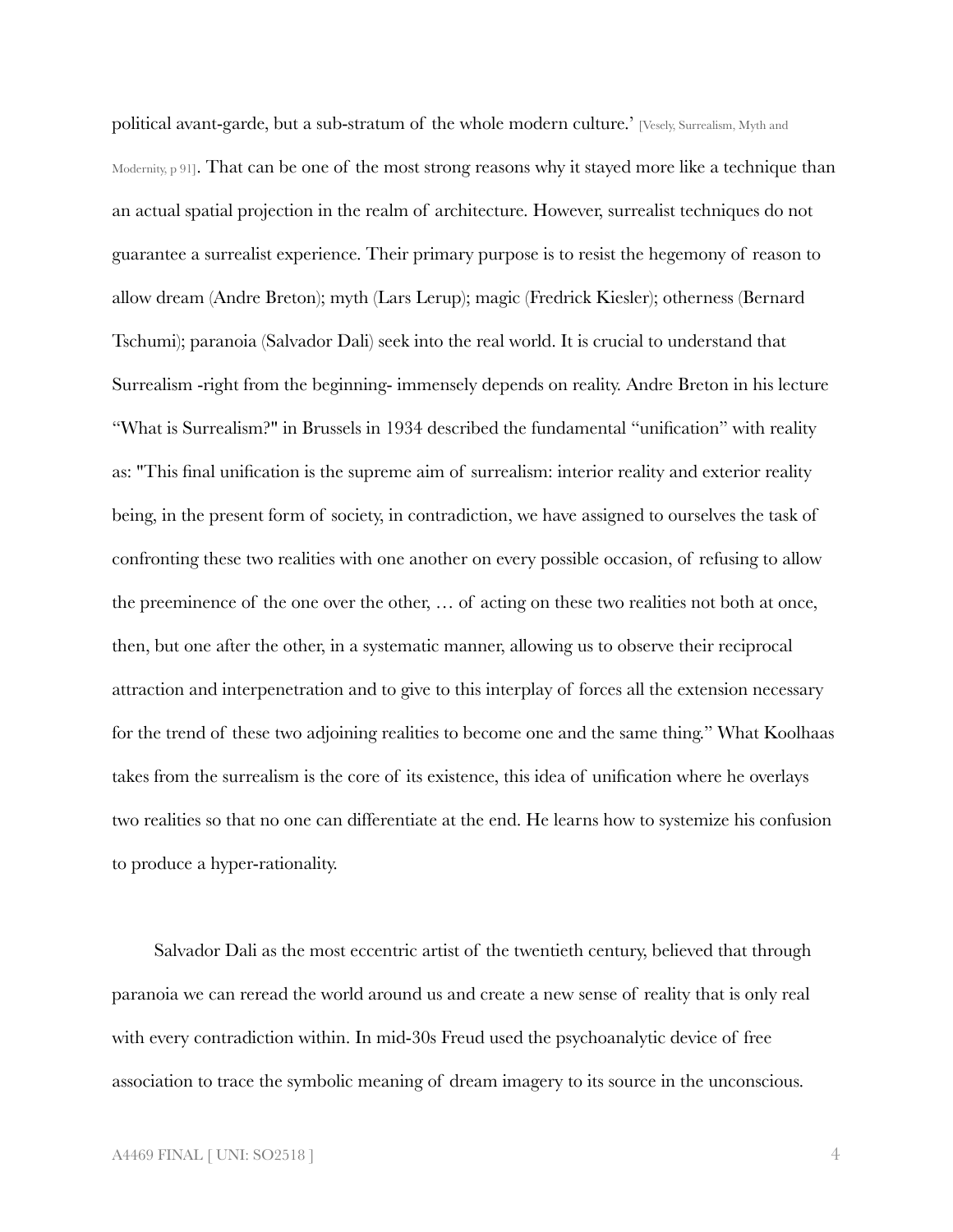Freudian theory in that sense helped Dalí's attempts at forging a visual language capable of rendering his dreams and hallucinations. Based on psychoanalytic studies of paranoiac dementia, Dali introduced the method to conduct paranoia. His images, based on readings in psychiatry, eventually began displacing experiences drawn from his own psyche. Paradoxically defined by Dalí himself as a form of "irrational knowledge," the method is used to "see" the true terrestrial quality of imagination that then he would convey his delirium to a canvas. This delirium is injected in his subliminal geographical mind such in a way that every contradiction clashes for irrational realities. In an interview in 1963, he defined the Paranoid Critical Method as "one spontaneous method of knowledge based on the instantaneous association of delirious material." He continues explaining this instantaneous association: "Everything that appears in my life delirious, antagonistic, impossible, which together, my method, instantaneously create this miracle." In other words, miracle -in this case higher irrational reality- , is seeking to expose the impossible by feeding out of the antagonistic through a delirious state of mind. One of the major techniques he used to convey the idea of the Paranoid Critical Method is the *double image* technique that undermines the notion of rationality. Slave Market with the Disappearing Bust of Voltaire (1940) is an excellent example of understanding the notion of creating a double image and paranoid-critical hallucinations. In the composition, two Dutch women in the market place re-create The Bust of Voltaire (Jean-Antoine Houdon, 1778). Here not only he uses the technique to portray a delusional state of mind but also he criticizes the rational philosophy that Voltaire represents as an enslavement to the mundane. Double image technique helps Dali's ability to see not just the positive space we see but the negative space and how they can be interchanged and create their own contradictory reality. His work imitates paranoiac conditions,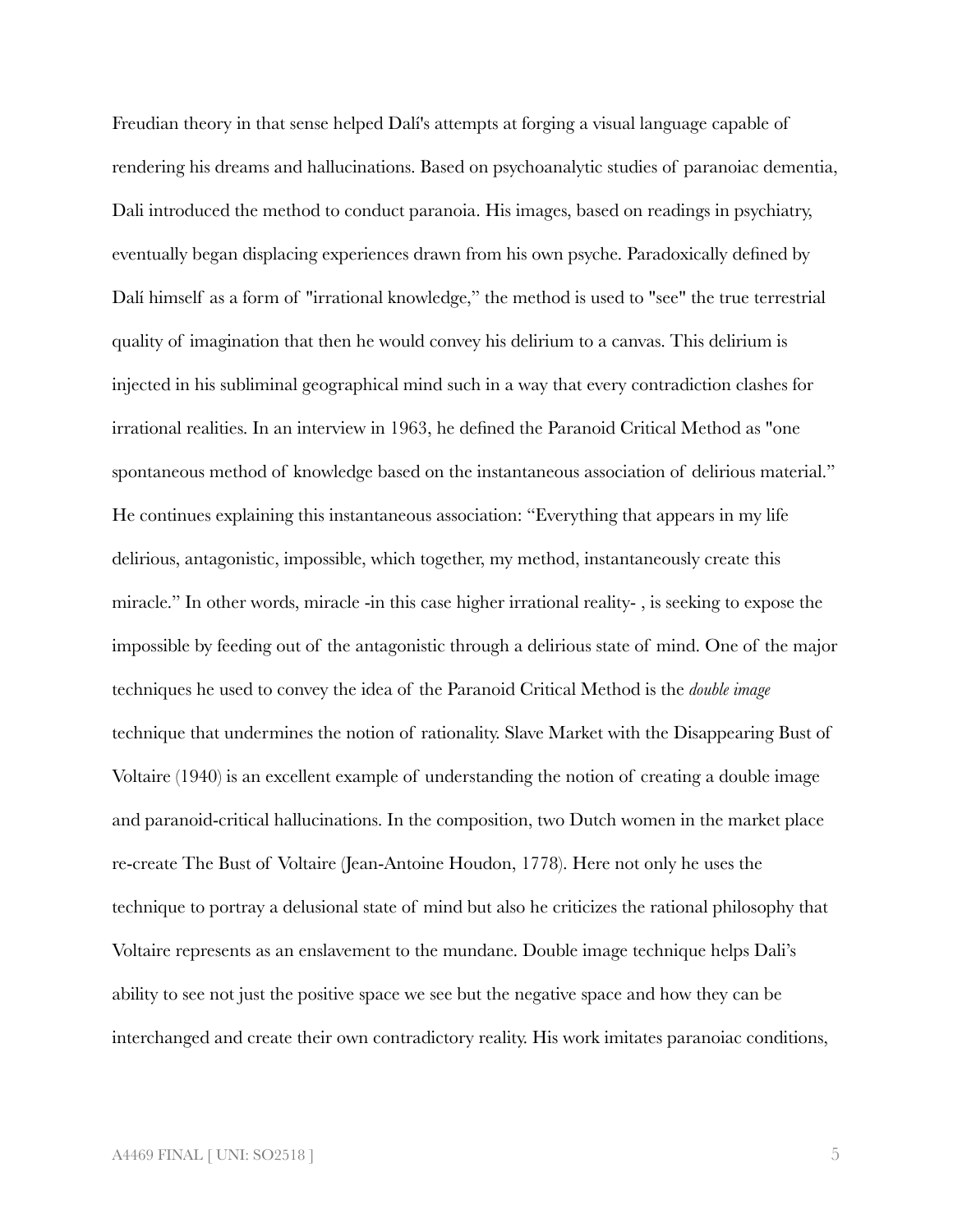simulates the illness to see things simultaneously, both as rational and irrational objects. So with the self-induced paranoiac-critical activity, he becomes both an actor and a spectator.

In order to fully comprehend the described methodology, first one should be *conscious* of what paranoia is. Paranoia, (etymologically: *para*, meaning alternate, *noia* meaning mind) can be basically defined as an instinct or a successive thought process that generates a higher state of awareness. It is a mental disease characterized by delusions and projections of inner conflicts. Thinking every possible - even contradictory- events at the same time creates a delusional irrationality. Within that irrationality one starts to question everything, thus builds up a general distrust of others. Producing all kinds of beliefs of conspiracy simultaneously creates an impenetrable fortress of depression where one hides behind the rationalized yet unrealized speculations. From one point, those perceptions supersede reality and cause an ambivalent state of mind where it instigates exhaustion of congestion. Within the apparent randomness of this chaotic disposition, one can also start to see underlying patterns and self-similarities by analyzing irrationalities. So this hyper-sensitive and hyper-vigilant state of mind makes paranoiacs eager observers. And if one can critically observe and distill the clouds of delirious possibilities that exist all at the same time, then s/he can reach to another level of reality. What Dali proposes with Paranoid Critical Method is exactly this critical distillation process after simulating an "alternate mind".

After Salvador Dali, the Paranoid Critical Method can be reduced into two steps: first simulating the paranoiac's delusional, irrational way of seeing the world, then condensing those speculations to a critical point that they now solidify as the actual reality. What he is trying to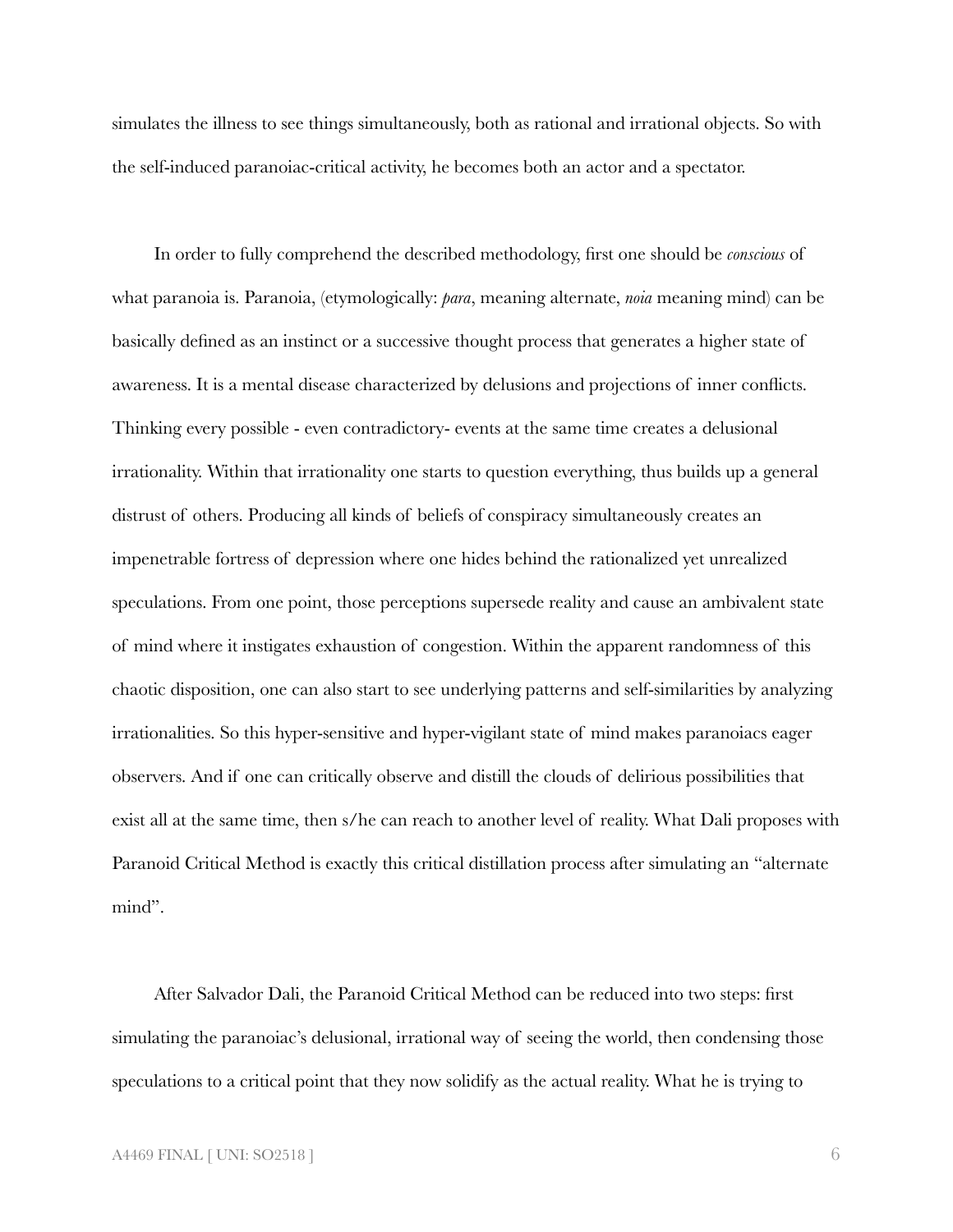suggest is a rational person who can slide into a paranoid mindset and recreate irrational visions and type of understanding of the world, then stepping back and critically analyzing that subconscious experience. Actually different from Freudian theory, he proposes to have both subconscious and conscious state of mind simultaneously, to be the patient and the analyst at the same time. In a letter written to Gala Eluard, he highlights "…paranoiac activity always employs materials admitting of control and recognition… Paranoia uses the external world in order to assert its dominating idea and has the disturbing characteristic of making others accept this idea's reality. The reality of the external world is used for illustration and proof, and so comes to serve the reality of our mind."[Salvador Dali, Stinking Ass] External world's presence as an input in the theorem is fundamental. It is crucial to comprehend that, it is not about dreams, hallucinations or fantasies but the method always founds itself to the existing reality and always maintains its relationship with the existence balanced. It does not only depend on the reality but feeds out of the contrast between rational and irrational and projects itself to reality for justification. Reality becomes the tool (input) that triggers the need for a higher reality and the proof (output) that helps to solidify the delirium. This approach is critical to understand how Manhattanism works as a theory and how the selected chapter "Europeans: Biuer! Dali and Le Corbusier Conquer New York" works as a piece of theory within Delirious New York.

Assimilated notion of the Paranoid Critical Method, "The Conquest of the Irrational", is inherent in the both production and the context of Delirious New York. The book, itself, can be seen as a paranoid critical activity. Right at the beginning of the book, how Rem Koolhaas states the manifesto of the book can be considered as a pure act of paranoia: "This book is an interpretation of that Manhattan which gives its seemingly discontinuous - even irreconcilable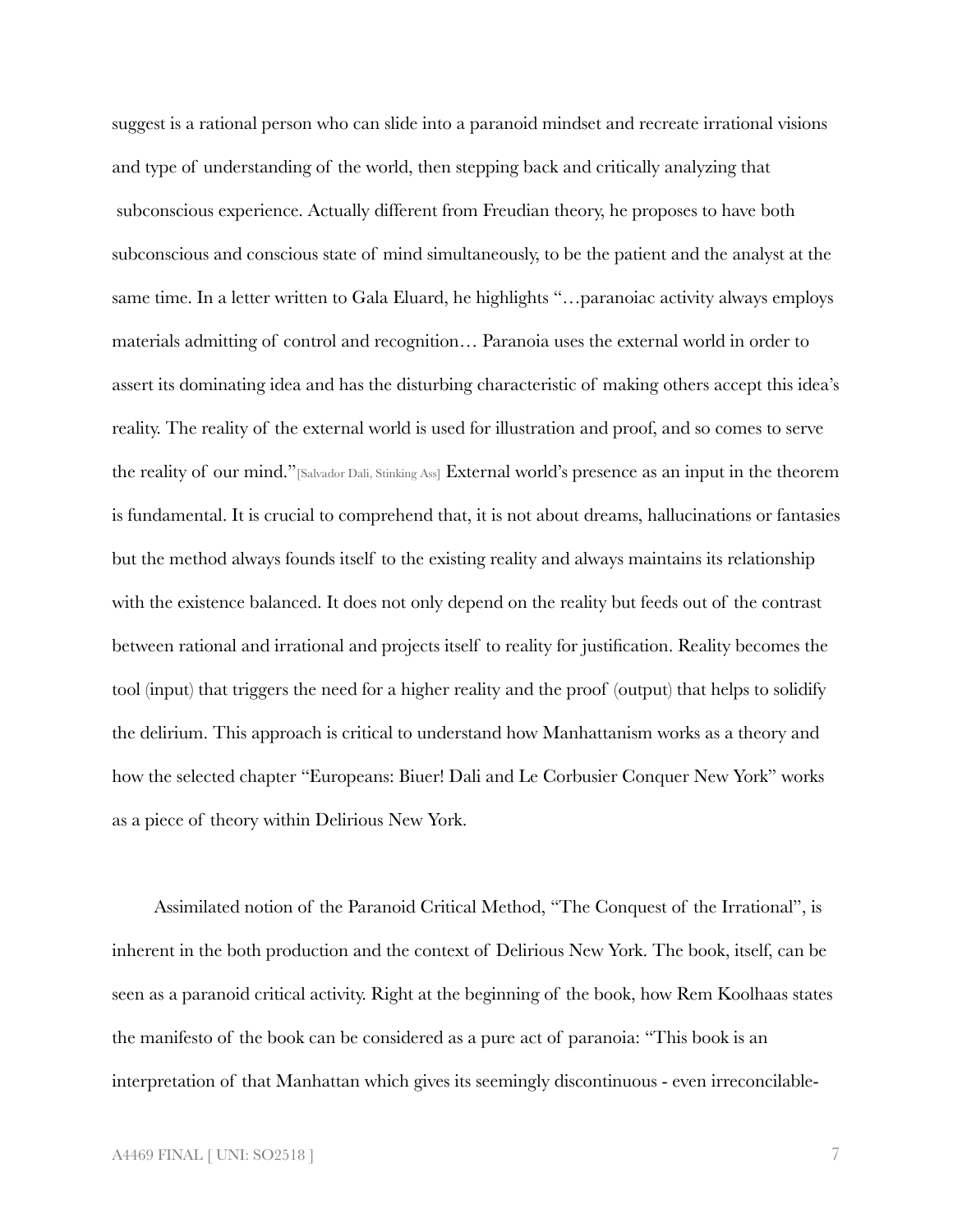episodes a degree of consistency and coherence, an interpretation that intends to establish Manhattan as the product of an unformulated theory, Manhattanism, whose program - to exist in a world totally fabricated by man, i.e., to live inside fantasy - was so ambitious that to be realized, it could never be openly stated."[Rem Koolhaas, Delirious New York, p 10 ] Writing a theory about an unformulated theory is purely paranoid. The adjectives that he uses to describe Manhattan "discontinuous", "irreconcilable", "unformulated", "ambitious" can be all projected on the theory itself. If the theory is based on those characteristics of a condition, theory has to own the same identity in order to be this persuasive. The book itself becomes '…an investigation undertaken with the explicit intention of avoiding its logical conclusion."[Rem Koolhaas, Delirious New York, p 119 ] There is no rational explanation to Manhattan as it is the Capital of Perpetual Crisis or Culture of Congestion. If "New York has invented and built an oneiric field devoted to the pursuit of fantasy, synthetic emotion and pleasure, its ultimate configuration both unpredictable and uncontrollable"<sup>[Rem Koolhaas, Delirious New York, p 271], thus consciously analyzing this particular</sup> deliriousness is exactly what the Paranoid Critical Method is.

Before going deep into the evidences of Koolhaas' paranoia through his writing, the notion of "souvenirs" is a consistent idea through out the chapter to understand his interpretation of the Paranoid Critical Method. Souvenirs are basically discoveries or evidences one brings back from the excursion of critical surrender to the subconscious. Koolhaas uses the method to interpret a strategy to reexamine the history of Manhattan. He describes the process of writing a manifesto on Manhattan as "The fatal weakness of manifestos is their inherent lack of evidence. Manhattan's problem is the opposite: it is a mountain range of evidence without manifesto." [Rem

Koolhaas, Delirious New York, p 9] In this sense, he collects the evidence to validate the theory, as one would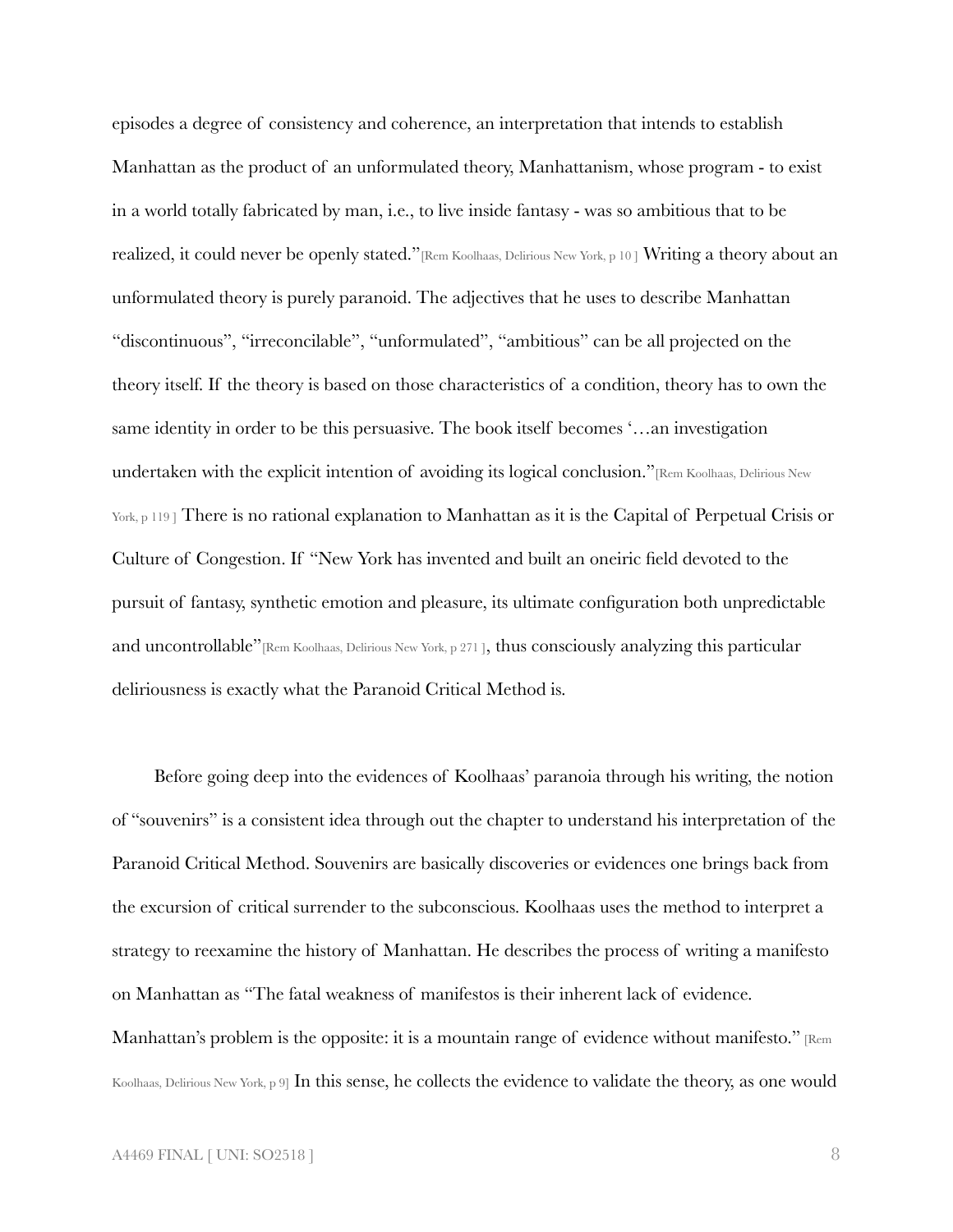bring back souvenirs from the paranoid activity to persuade the reality. However, the goal behind these evidences, is not about producing the truth but endorse its pure existence. This search for "the objectifying souvenirs" will verify experience as real or delusional but the narrative, in this case the theory will always look conspiratorial. By offering convincing counter evidences throughout the book and the chapter, Koolhaas maintains an almost magical realism like narrative where the souvenirs he collects actively serves the conspiracy which then becomes a hyper-reality. Just like paranoiacs being eager observers, Koolhaas's narrates his restless observations in such a way that the audience is left with no choice but to be convinced. The audience doesn't question the imposed "reality" because of the way how he magically transposes his souvenirs of paranoid activity. Consequently, as he writes "Paranoid Critical activity is the fabrication of evidence for unprovable speculations and the subsequent grafting process of this evidence on the world, so that a "false" fact takes its unlawful place among the "real" facts. These false facts relate to the real world as spies to given society: the more conventional and unnoted their existence, the better they can devote themselves to that society's destruction." [Rem Koolhaas, Delirious New York, p 241], he actually refers to his own speculation process. By the time this "fabrication of evidence for unprovable speculations" projects itself to reality, the clash between those two produces a fertile area, where one can harvest something surprisingly unique.

Just as Paranoid Critical Method depends on contradictions, the book itself dwells on oppositions. In the chapter, he does not only narrate the Dalinian approach but also Corbusian way of understanding of Manhattan at the same time. Throughout the chapter, as it goes back and forth between attracting and repelling forces of Dali and Le Corbusier, the audience is constantly exposed to dialectical thinking. Basically, the audience tries to understand Dali's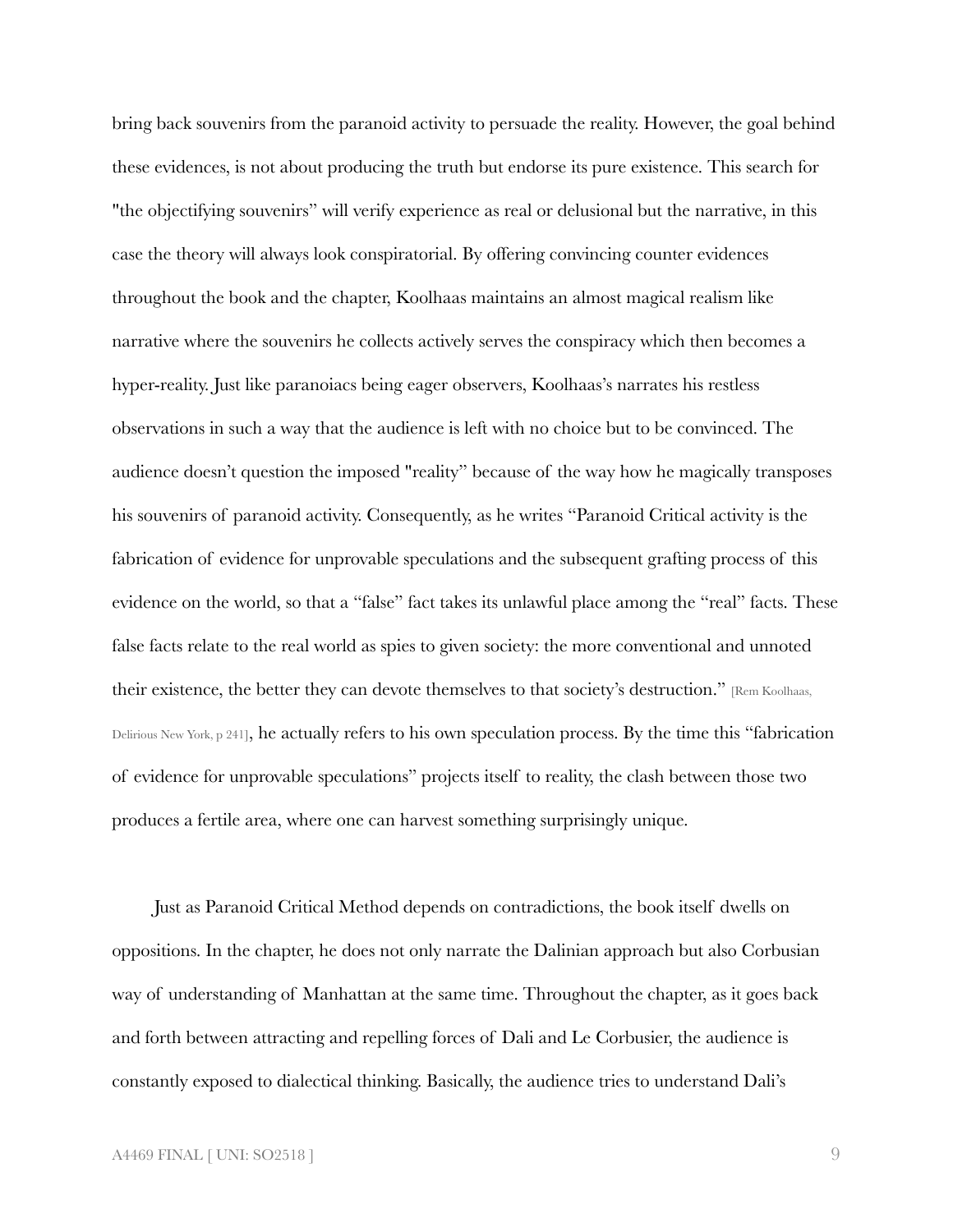interpretative appropriation of Manhattan at the same time Le Corbusier is trying to destroy it. Koolhaas develops Le Corbusier's character as the villain that "...creates the urban non-event that New York planners have always avoided… Decongested Congestion."[Rem Koolhaas, Delirious New York, p 257] Le Corbusier's paranoia starts as he realizes that Plan Voisin exists in Manhattan. However, as he searches validity for his own New York City, he is forced to visualize a parallel reality, which becomes an unconscious act of Surrealism. Even going back and forth between Villa Radieuse and Manhattan, Plan Voisin and Paris, Paris and New York, creates an inevitable paranoid activity. However, the underlying difference between Dali and Le Corbusier's paranoia is about their level of resistance. Where Dali self consciously exposes himself to paranoia, "Le Corbusier is a paranoid detective who invents the victims (the lice), forges the likeness of the perpetrator and avoids the scene of the crime."[Rem Koolhaas, Delirious New York, p 253] Even though Le Corbusier tries to repress it, paranoia is triggered by Manhattan. As Dali's delirium leaks into Le Corbusier's reinforced-concrete, the amalgam liquify into a stream of new associations. As the modernist tries to contribute to the making of anew societal image and the surrealist tries to express mental activity as an autobiographical figure of art, Koolhaas amalgamate the political and the personal. With the confrontation of Dali and Le Corbusier, subconscious and conscious, Koolhaas stimulates and simulates paranoid activity through their paranoia. Despite the difference between their level of resistance, how Koolhaas proposes coincidental oppositions encounter at the same plane resolves the staged resistance and reveals that they are ultimately the same.

Koolhaas depicts Europeans as architects who "have tried to design superior costumes" [Rem Koolhaas, Delirious New York, p 253] to a city that already wear costumes. As he portrays Dali's flamboyant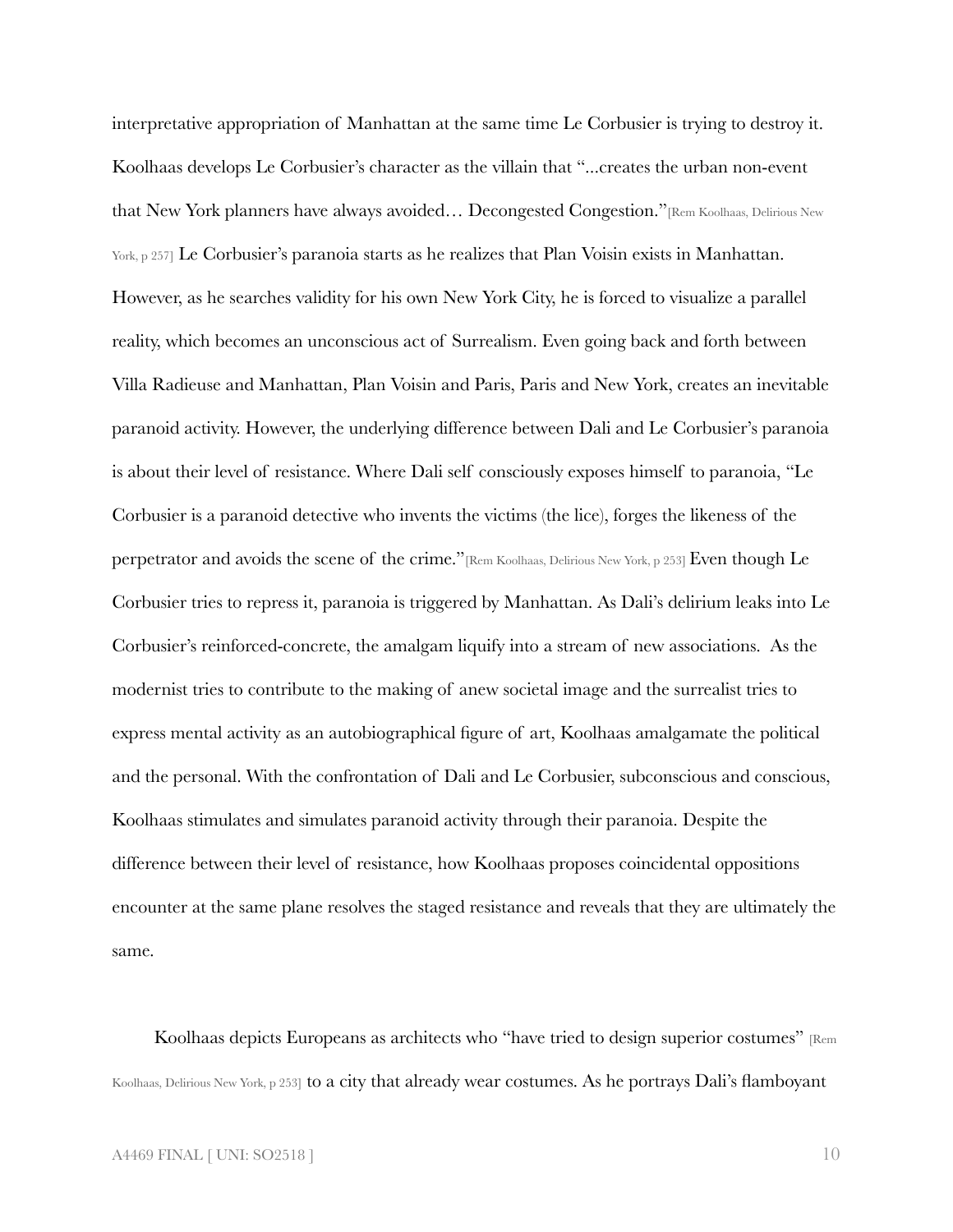personality and role of mischievous provocateur and Le Corbusier's unachieved dominance and disappointment on New York, Koolhaas uses a teasing language towards Europeans. Looking from this angle, this particular situation also involves a paradox. He emphasizes on the fact that not only every "architecture is inevitably a form of PC activity", but "any process of colonization -the graft of a particular culture onto an alien site- is in itself a PC process, the more so if it occurs the void left by the expiration of the previous culture."[Rem Koolhaas, Delirious New York, p 245 ] So what does this make Rem Koolhaas as a Dutch architect who uses the reality of the external world, New York, as an illustration to serve the reality of his mind. As he mocks Europeans he actually subjects Manhattan to the Dalinian gaze to find the city as a reflection of his desire. But of course this paradox, just like all the paradoxes he produces, is on purpose. Criticizing Europeans deliberately actually means that he is fully aware of what he is doing. This self awareness, particularly, gives him the right to reflect his own desire to the city. Ultimately, Paranoid Critical Method, at its core, seeks self-awareness not just to analyze the particular state of mind but to dilute the fantasy to reality.

On a broader level, Delirious New York is a pure composition of double images. The book constructs a discourse on the postmodern dialectical city that grounds itself on crooked clashes of real and ideal, fact and fiction, physical and immaterial, literal and metaphorical. Maybe inspired by Aldo van Eyck's interest in hidden images and double readings in Dutch Modern architecture, Koolhaas positions himself in this in-between space. It's not only just in the friction between alter egos, buildings, movements but also deep into the utilization of literary devices throughout the book. As Koolhaas elicits the fruitful opposition in paradoxical manifestations, he supports this dialectical thinking also throughout the language. He uses Surrealist montage technique as a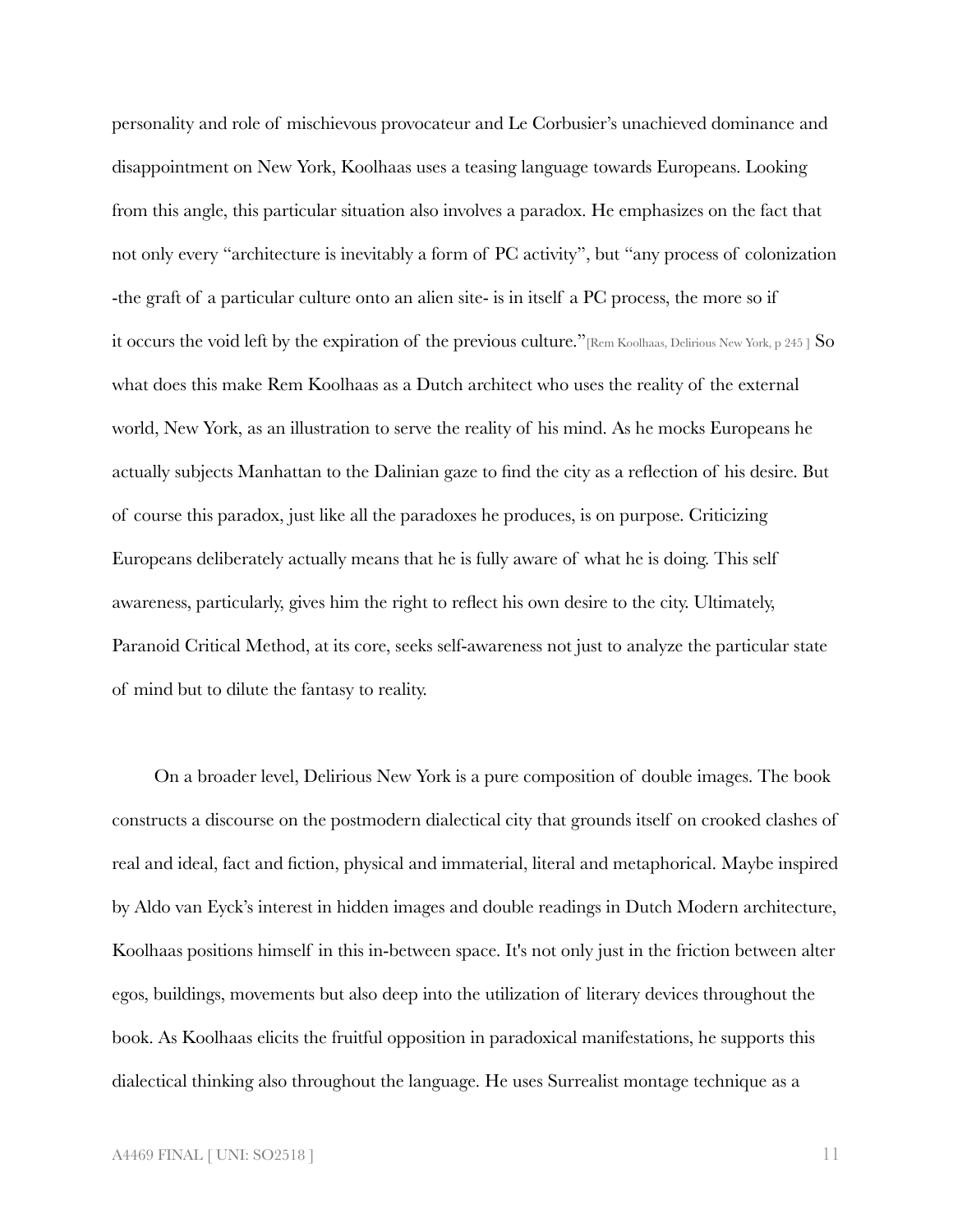device to justify the critique. He selects, edits, pieces from past and present to form a new composition that now becomes an image of representation that expresses something beyond its fragments and speaks to the unconscious. He thinks, writes and designs in double images, metaphors, analogies, ironies, symbols, and allegories. He uses metaphors as a rhetorical device that superimposes two seemingly unlike things into abstractions. By uncovering the subconscious with metaphors, he actually constructs the foundation of Manhattanism. Metaphors accumulate and proliferate into allegories. With allegories, the meaning is conveyed on more than one level (both story and interpretation) as it is meant to mean something beyond itself. These kinds of verbal conflicts are also strengthened by ironies which the disparity between said and meant fluctuates. Figurative language helps Koolhaas to construct a discourse around "a patchwork of heterogeneous narratives, erecting the disappearance of the architectural place. Here, the city became action, a fantasy narrative, where dream and reality emulsified with a heterogeneous corpus of references." [Marie-Ange Brayer, Active Narratives, p 85]

The articulated structure of the book also has glimpses of paranoia. To start with, by labeling it "Retroactive Manifesto", retroaction allows Koolhaas to defamiliarize the history of Manhattan and then rediscover it. With that technique of trapping the architectural spirit, he reveals the unconscious of the architecture. The structure of the text, the ways in which it fragments is analogous to the urbanism it describes. Just like Dali clashes his "discoveries" on his canvas, Koolhaas montages fragments into the book to discover a new reality. When viewed from this angle, one could even say he is using Surrealist technique of Exquisite Corpse where collection of words or images is collectively assembled for a greater composition. Of course the fragmentation of the text has an architectural structure behind it, however, how they are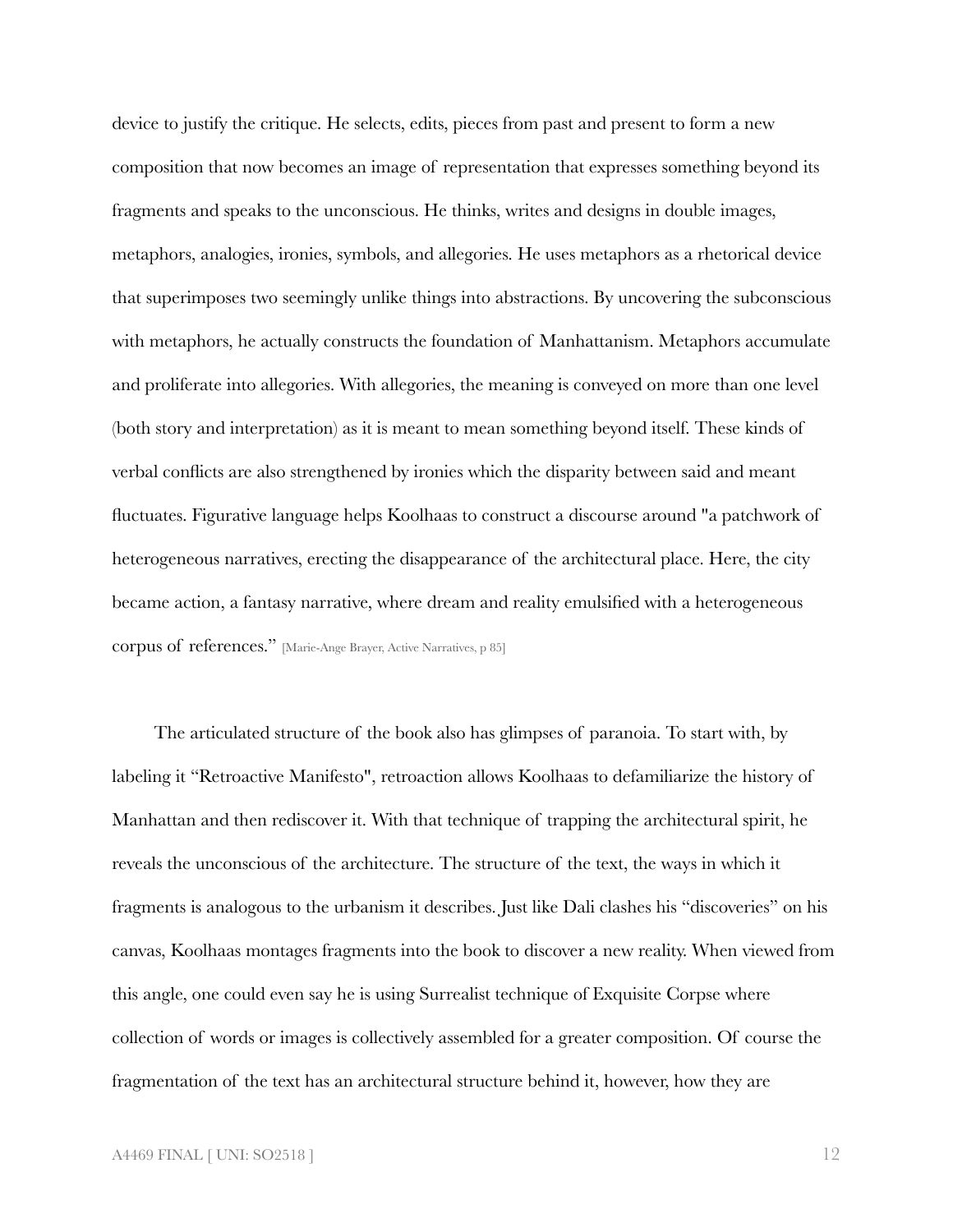composed based on contradictions can be considered as paranoid critical activity. One word subtitles in the chapter not only helps the audience to fragment the paranoid composition but also helps to understand how Rem Koolhaas works, how "the words unleash the design"1[Cynthia Davidson, ANNY, 1993]. In that sense, it has an encyclopedic approach in an abstract way. Its fluidity does not only come from this fragmentation but its script-like projection. The audience takes part in a spectacular theatre -the great show of Manhattanism-, while being exposed to the ugliness of the offstage too, as he constructs this through context, structure, layout etc. As he narrates characters and styles in a drama of New York's empty flamboyancy, the layout and the structure helps him to convey the theme. Even the chapter's title starts with a theatrical exclamation: "Biuer!". It is very interesting yet intentional how Koolhaas gives voice to his character, Dali. He writes this exclamation -probably "Beware!"- according to Dali's pronunciation which helps the audience to enter the ostentatious scene. Also the images that are always located on the left page not only serves to the fluency of the piece but are necessary to utterly portray the scene. Even the captions of each image assists as a different layer of information. In this case, captions become explanatory tags for the *souvenirs* that he brought back from the excursion to his subconscious.

The underlying intent here is not to claim Koolhaas as a surrealist but a systematic paranoiac. One of the major differences between Dali's use of the Paranoid Critical Method and Koolhaas' is the alter motive and the source in their works. Even though Dali's imagery cannot be reduced to a psychoanalytic framework, there is a great acceptance of and surrender to the value of the subconscious. His source is highly personal and the motive lies in the pure will for creativity. Koolhaas' delirium interpretation goes beyond a systematic misreading for the sake of creativity. For him to 'mythologise its past and to rewrite a history that can serve its future'.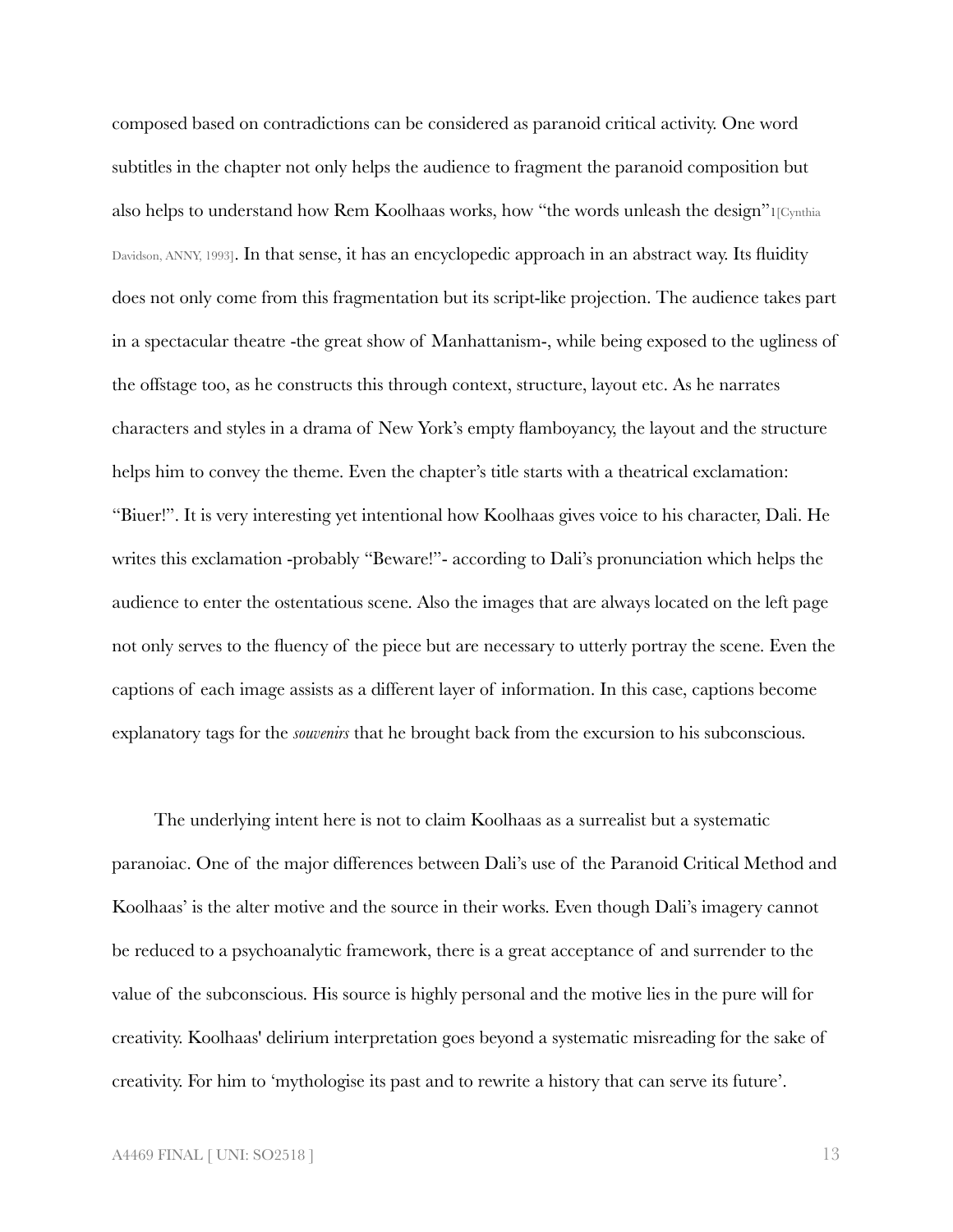[ Koolhaas, Delirious New York, 13 ] is necessary for the advancement of the city. The source of his will to explore and analyze delirium is dictated by the surrounding. He internalizes the existing deep into his delirium to bring out future as if a historical artifact. His retroactive use changes the technique as he reassembles elements from the past to create a new 'image' through a personal interpretative process. Another trigger to critically surrender himself to paranoia can be the glimpses of urban psychosis. It is inevitable that the chaotic nature of metropolis has an imposing effect on its inhabitant's mental health. As a highly prudent yet provocative theorist he accepts and critically approaches to this delusional state of mind that promises to reveal a different kind of reality.

What is most compelling about both Dali and Koolhaas' use of the method is that no matter the difference between their alter motives and sources, the last association and interpretation is up to the audience/reader. It is fascinating how the projection of their paranoia, their souvenirs trigger so much in their audiences' mind. With the interpretation, they give birth to a different mental construct in their audiences' conscious for higher awareness. Architectural theory, in general, is about this mental construct where philosophy is only valid when it embodies metaphor. "The figure [of an edifice] is employed to credit philosophy itself with the unmediated condition exhibited by a building, putting in place the supposed neutrality and authority of the structural and structuring gaze of philosophical argument." [Mark Wigley, The Architecture of Deconstruction: Derrida's Haunt, 1993] As architecture becomes the physical instrumentation of a metaphor, what makes it visible is the theory that is tightened in-between that liminal space. Koolhaas uses this potential of metaphor to 'get away with his paranoia'.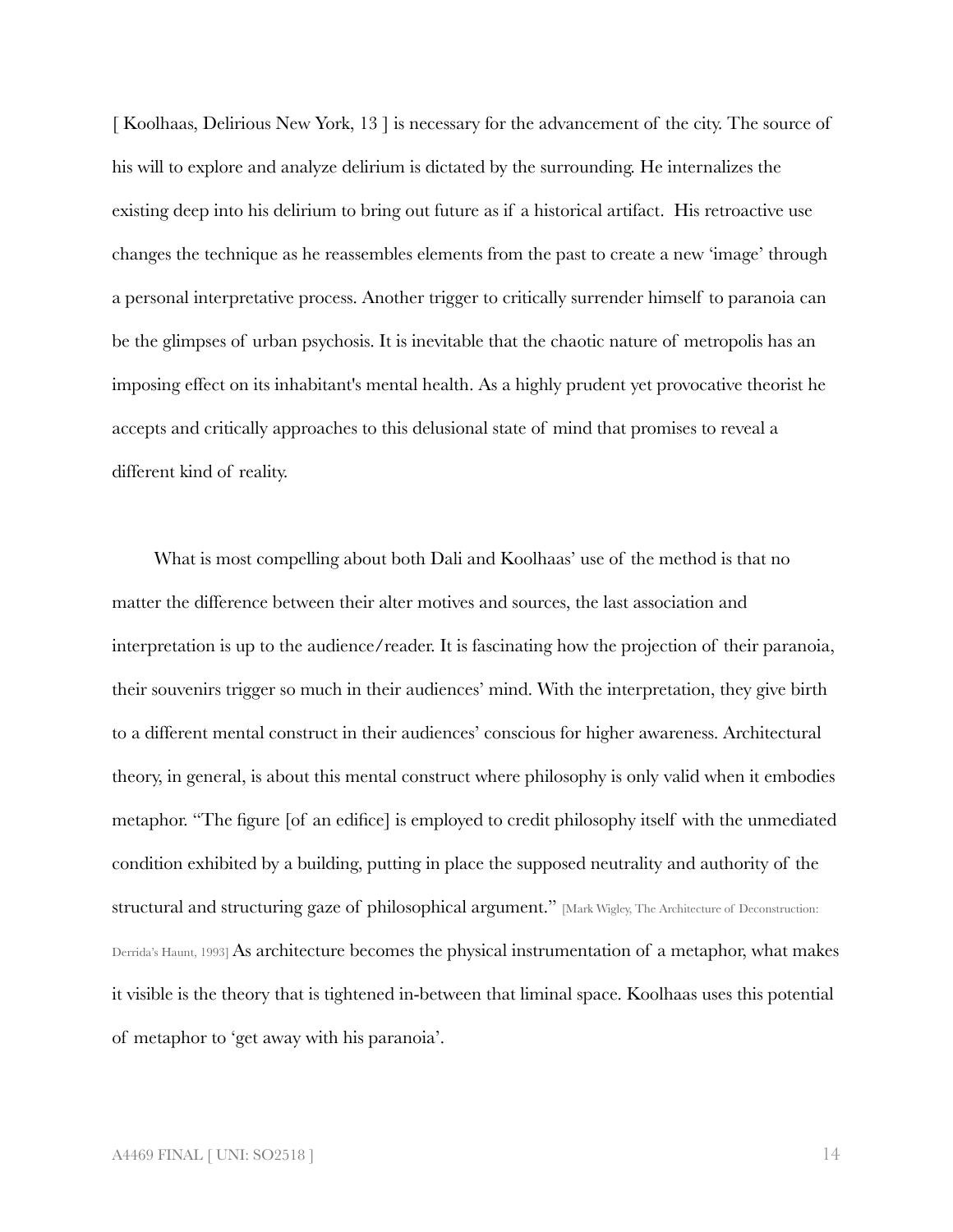Aforementioned facts imply how this theory piece works and how Koolhaas involves the Paranoid Critical Method as he systematically creates multiple reinterpretations of the fragments of Manhattan. He actually admits that his own thought process is exactly what Paranoid Critical Method is, right at the beginning as he explains The Appendix : "...a sequence of architectural projects that solidifies Manhattans into an explicit doctrine and negotiates the transition from Manhattanism's unconscious architectural production to a conscious phase." [Rem Koolhaas, Delirious New York, p 11] However throughout his work, as an architect, urbanist and theorist, one can still trace the glimpses of this methodology. As an architect who is famous for seeing authenticity in the most mundane all throughout his career, he depends to this paranoid state of mind. In order to question the hackneyed, the banal, the standard, he has to develop a paranoid critical approach which leads him to higher state of awareness. His work is as a whole full of collision of contradictory correspondences and encounters. Even a brief look at his works reveals his attraction to oxymoron and paradox that triggers his paranoia. Exodus (1972) is a condition of *freedom* by self *imprisonment* (*voluntary prisoners*). The City of the Captive Globe (1972) is "A *theory* that *works*. A *mania* that *sticks*. A *lie* that has become a *truth*. A *dream* from which there is no *waking up*." Park de la Villete (1982) is a method that "combines architectural *specificity* with programmatic *indeterminacy*"[Rem Koolhaas and Bruce Mau, S,M,L,XL, p 921 ]. S,M,L,XL(1995) produces terms such as *Nietzschean frivolity* and *reverse epiphanies*. It is possible to say that OMA uses Paranoid Critical Method but looking at the end result, it is only legible on conceptual level. Actually looking at Dali's diagram of the inner workings of the Paranoid Critical Method, it is possible to say that; sometimes they produce the limp with speculations, sometimes they produce the crutch with rationality.